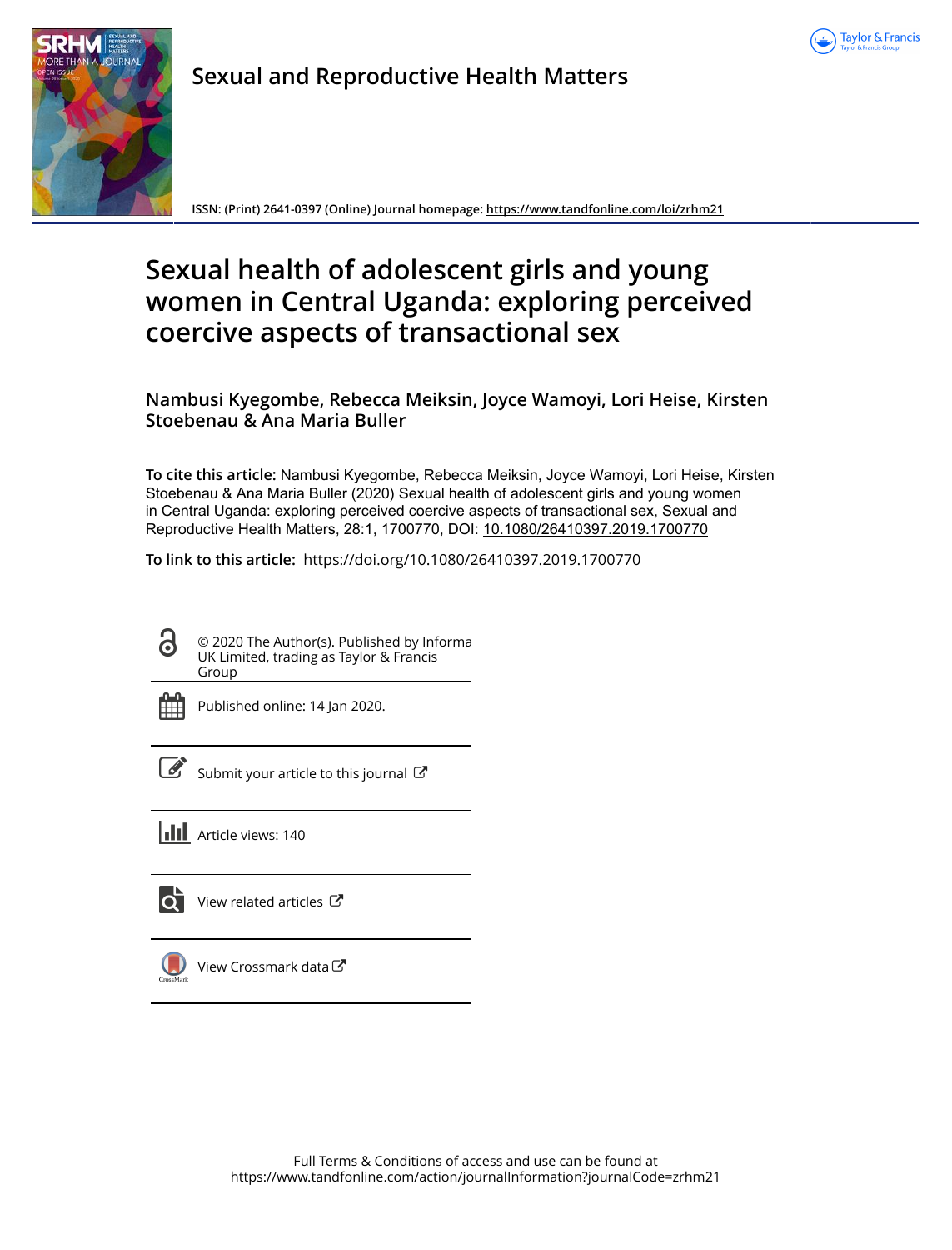

## Sexual health of adolescent girls and young women in Central Uganda: exploring perceived coercive aspects of transactional sex

## Nambusi Kyegombe ®,ª Rebecca Meiksin ®, bJoyce Wamoyi, CLori Heise, d Kirsten Stoebenau,<sup>e</sup> Ana Maria Buller <sup>of</sup>

- a Assistant Professor, Social and Structural Determinants of Health, Department of Global Health and Development, London School of Hygiene and Tropical Medicine, London, UK. Correspondence: [nambusi.kyegombe@lshtm.ac.uk](mailto:nambusi.kyegombe@lshtm.ac.uk)
- b Research Fellow, Department of Public Health, Environments and Society, London School of Hygiene and Tropical Medicine, London, UK
- c Social and Behavioural Researcher, Department of Sexual and Reproductive Health, National Institute for Medical Research, Mwanza, Tanzania
- d Professor of Social Epidemiology, Department of Population, Family and Reproductive Health, Johns Hopkins Bloomberg School of Public Health and JHU School of Nursing, Baltimore, MD, USA
- e Assistant Research Professor, Department of Behavioral and Community Health, University of Maryland School of Public Health, College Park, MD, USA
- f Assistant Professor in Social Science, Department of Global Health and Development, London School of Hygiene and Tropical Medicine, London, UK

Abstract: Adolescent girls and young women (AGYW) in Uganda are at risk of early sexual debut, unwanted pregnancy, violence, and disproportionally high HIV infection rates, driven in part by transactional sex. This paper examines the extent to which AGYW's participation in transactional sex is perceived to be coerced. We conducted 19 focus group discussions and 44 in-depth interviews using semi-structured tools. Interviews were audio recorded, and transcribed verbatim. Data were analysed using a thematic analysis. While AGYW did not necessarily use the language of coercion, their narratives describe a number of coercive aspects in their relationships. First, coercion by force as a result of "de-toothing" a man (whereby they received money or resources but did not wish to provide sex as "obligated" under the implicit "terms" of the relationships). Second, they described the coercive role that receiving resources played in their decision to have sex in the face of men's verbal insistence. Finally, they discussed having sex as a result of coercive economic circumstances including poverty, and because of peer pressure to uphold modern lifestyles. Support for income-generation activities, microfinance and social protection programmes may help reduce AGYW's vulnerability to sexual coercion in transactional sex relationships. Targeting gender norms that contribute to unequal power dynamics and social expectations that obligate AGYW to provide sex in return for resources, critically assessing the meaning of consensual sex, and normative interventions building on parents' efforts to ascertain the source of their daughters' resources may also reduce AGYW's vulnerability to coercion. DOI: 10.1080/ 26410397.2019.1700770

Keywords: sexual health, adolescent girls and young women, transactional sex, coercion, Uganda

#### **Introduction**

Sexual health, as defined by the World Health Organization, is "a state of physical, mental and social well-being in relation to sexuality. It requires a positive and respectful approach to sexuality and sexual relationships, as well as the

possibility of having pleasurable and safe sexual experiences, free of coercion, discrimination and violence".<sup>[1](#page-10-0)</sup> The importance of adolescent sexual health is widely recognised, including in the Sustainable Development Goals (SDGs), adopted in 2015.[2](#page-10-0)

© 2020 The Author(s). Published by Informa UK Limited, trading as Taylor & Francis Group 1 This is an Open Access article distributed under the terms of the Creative Commons Attribution-NonCommercial License ([http://](http://creativecommons.org/licenses/by-nc/4.0/) [creativecommons.org/licenses/by-nc/4.0/\)](http://creativecommons.org/licenses/by-nc/4.0/), which permits unrestricted non-commercial use, distribution, and reproduction in any medium, provided the original work is properly cited.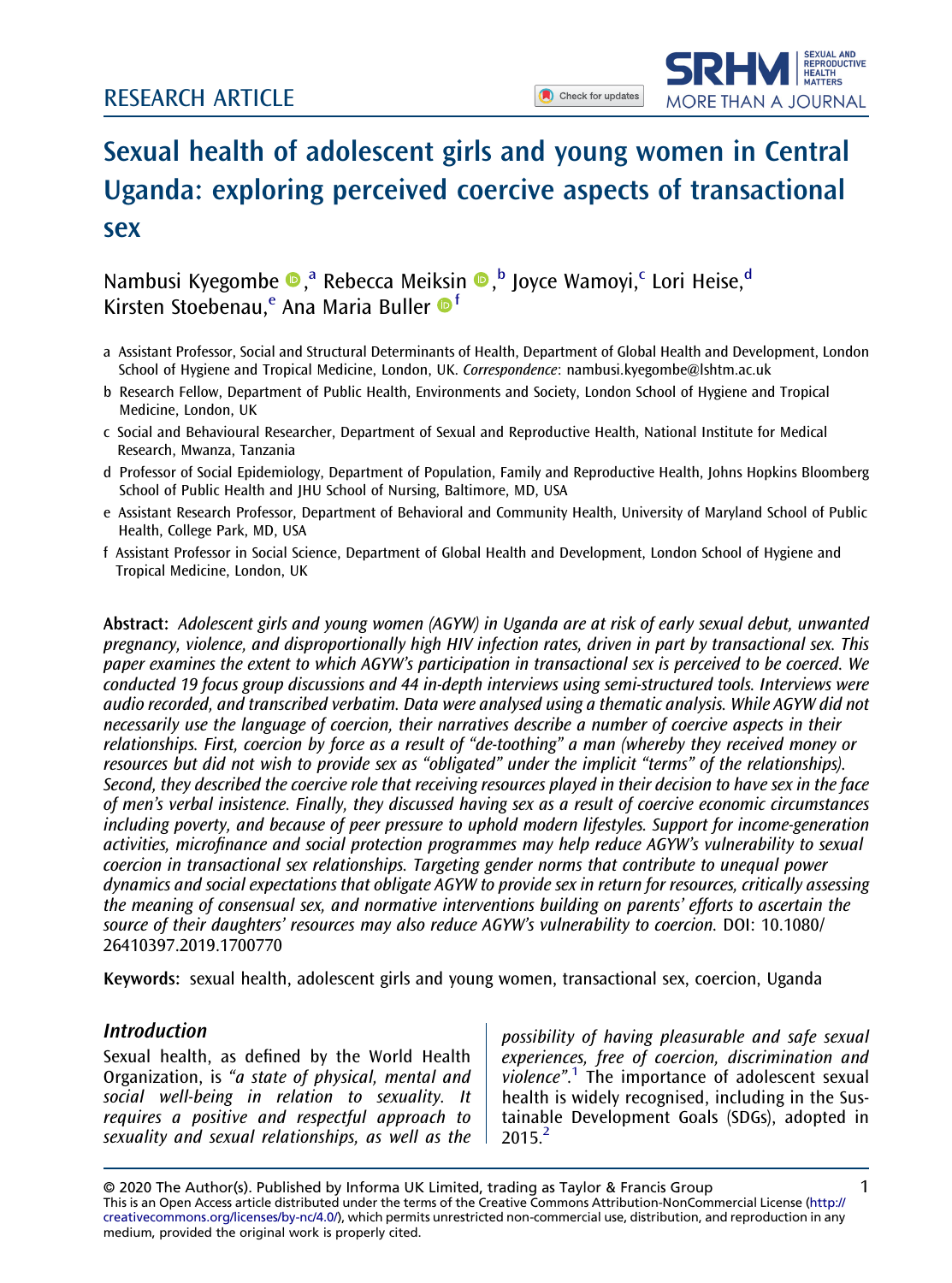<span id="page-2-0"></span>Young people in sub-Saharan Africa face a number of challenges that negatively impact on their sexual health. This is often in the context of reduced access to information and services.<sup>[3](#page-10-0)</sup> owing in part to limited availability of adolescent friendly health services.<sup>[4,5](#page-10-0)</sup> These challenges include unplanned pregnancy, and HIV and other sexually transmitted infections  $(STIs).$ <sup>[5](#page-10-0)</sup> Globally, adolescent girls and young women (AGYW) aged 15–24 years have HIV infection rates twice as high as their male counterparts  $6-8$  with estimates indicating that 31% of all new infections in sub-Saharan Africa are among AGYW.<sup>[6,7](#page-10-0)[,9](#page-11-0)</sup>

Approximately 54.7% of Uganda's population are below 18 years of age with female youth twice as likely not to go to school as their male counter-parts.<sup>[10](#page-11-0)</sup> The median age of female sexual debut is 16.9 years.[11](#page-11-0) With 25% of adolescent girls pregnant before the age of 20, Uganda has one of the highest teen pregnancy rates in sub-Saharan Africa,  $10$  this in the context of high unmet contraceptive needs amongst women of reproductive age. $5$  In Uganda, 3% of girls aged 15–19 years are living with HIV, with prevalence more than doubling to 7.1% by 24 years of age. $11$  AGYW in Uganda are considered a key population for HIV prevention and face challenges such as stigma and lack of confidentiality in accessing reproductive health services.<sup>[12](#page-11-0),[13](#page-11-0)</sup> Given the increasing burden of infection among AGYW, reducing HIV incidence has become a key priority for the Government of Uganda and its development partners, including the PEPFAR-funded DREAMS initiative, which seeks to reduce HIV infection amongst AGYW.<sup>6,14-16</sup>

A recent study among young people in slum areas in Kampala, Uganda indicated that 34.3% agreed that it was okay for a boy to force a girl to have sex if he had feelings for her and 73.3% affirmed that it was common for strangers and relatives to force young females to have sexual intercourse with them without consent. $5$  AGYW are also at risk of sexual coercion, which is defined as an "act of forcing (or attempting to force) another individual through violence, threats, verbal insistence, deception, cultural expectations or economic circumstances to engage in sexual behaviour against his or her will".<sup>[17](#page-11-0)</sup> This definition reflects that coercion, like the drivers of transactional sex itself, can include both interpersonal and structural aspects.<sup>[18](#page-11-0)</sup>

Sexual coercion has also been linked to other sexual behaviours that place women at increased risk of negative sexual health outcomes including unwanted pregnancy, HIV and STIs, early sexual initiation, multiple sexual partnerships and lack of contraception use.[19](#page-11-0) The role of coercion in transactional sex – a behaviour that places women at increased risk of negative sexual health outcomes – is unclear. Transactional sex is defined as non-marital, non-commercial sexual encounters or relationships primarily motivated by the implicit assumption that sex will be exchanged for material benefit or status.<sup>[18,20](#page-11-0)</sup> It is the negative sexual health outcomes and unplanned pregnancies associated with transactional sex that jeopardise the health, wellbeing and future of AGYW and are thus of concern, particularly if participation in such relationships is coerced.

Like their counterparts across the world, young people in Uganda engage in sexual relationships for a number of reasons including feelings of love, desire, and need for companionship; desire for emotional support; alcohol consumption; and social pressure to be in a relationship.<sup>[21](#page-11-0)</sup> Such relationships, however, are also structured by an implicit set of assumptions about the appropriate roles of men and women. These expectations exist within the wider normative system that expects men to provide resources to women in exchange for sex and other gendered benefits including domestic and reproductive labour. $^{22}$  As a result, some relationships assume an even more explicit transactional frame.

Known in the Central Region of Uganda as okwegatta okwa "mpa-nkuwe" ("give me, I give you sex"), transactional sex relationships have been documented in both urban and rural contexts with young people, mainly AGYW, reporting involvement in such relationships for reasons including to obtain financial or material support; in response to emotions, desires and feelings; or as a result of implicit or explicit pressure to access consumer products or achieve social status. $23-28$ Some AGYW also strategically engage in sexual relationships with older men, often known as "sugar daddies" as a means of securing resources.[25](#page-11-0),[28,29](#page-11-0) Indeed, some AGYW describe agentive decisions to pursue relationships with older men in preference to younger men for a variety of reasons including financial benefit (as older men are perceived to have more wealth), emotional support (as older men are often perceived to be kinder) and meeting social expectations to keep up with the consumption of peers.<sup>[30,31](#page-11-0)</sup>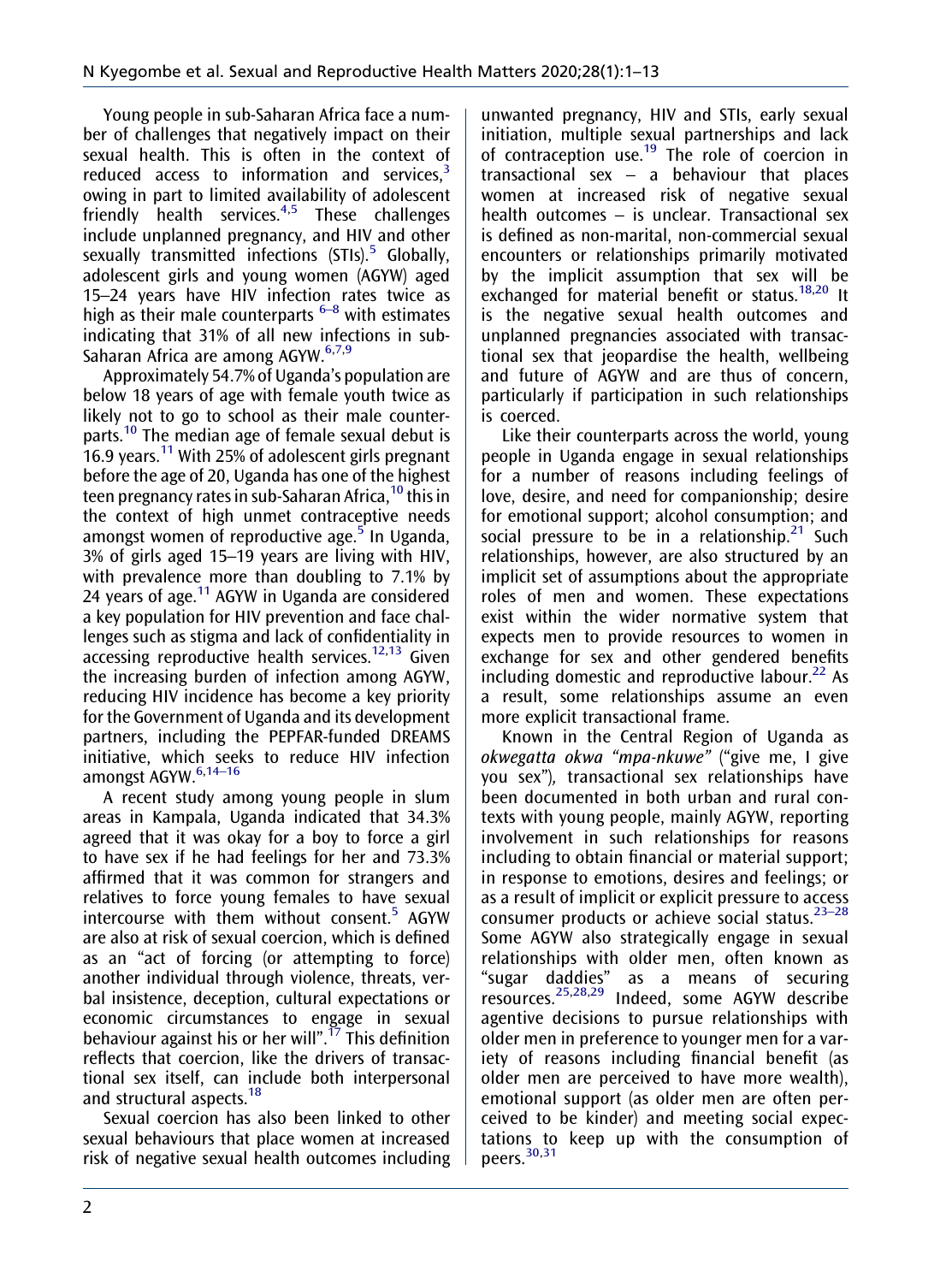<span id="page-3-0"></span>Transactional sex is perpetuated by a number of structural drivers which can be conceptualised as social or environmental factors that affect individuals' choices and behaviours: $32$  for example, the absence of condoms in a person's local community restricts their ability to practice safer sex. Social structures shape people's behaviour, agency, and preferences and are often underpinned by social norms, $33$  which in turn direct transactional sex relationship dynamics. Transactional sex is also driven by AGYW's need to overcome gendered economic disadvantages and deprivations that increase their vulnerability. This includes inequality in access to education and information, violence against women and girls, limited livelihood options and economic dependence on men. $34-36$ Social factors include AGYW's desire to compete for social status amongst peer groups. Within the context of globalisation, social status is increasingly associated with material consumption.<sup>[18](#page-11-0),[22](#page-11-0)</sup> Furthermore, transactional sex is also driven by normative expectations of courtship, which remain highly gendered. Men are expected to demonstrate their interest and investment in a relationship through material provision[8,](#page-10-0)[18,22,29,](#page-11-0)37–<sup>40</sup> and women are expected to provide sexual access in exchange for material support.<sup>[6,8](#page-10-0)[,9,27,29,37](#page-11-0)[,40](#page-12-0)</sup>

There is a limited exploration in the literature of AGYW's views of the extent to which they feel coerced into entering transactional sex relationships or the role that any coercion has on their sexual health. This paper is part of the Learning Initiative on Norms Exploitation and ABUSE (LINEA) [https://www.lshtm.ac.uk/research/centres](https://www.lshtm.ac.uk/research/centres-projects-groups/linea)[projects-groups/linea](https://www.lshtm.ac.uk/research/centres-projects-groups/linea) and the STRIVE Research Consortium <http://strive.lshtm.ac.uk/> and seeks to address this knowledge gap by exploring the views of AGYWs and other community members on the extent to which AGYW's participation in transactional sex relationships is perceived to be coerced. This paper reflects upon both perceived interpersonal and structural drivers of sexual coercion.

## Methods

## Study context

The study was conducted in two sites in Central Uganda. The urban site, in Kampala District, is a low-income community located approximately 5 km from Kampala's central business district. In the absence of urban planning, the community has grown into a commercial, industrial and residential centre with poor infrastructure, and exposure to challenges including flooding, poor sanitation, and poor-quality housing. Informal sector, self-employment dominates, and poverty is prevalent. We worked with an NGO active in this community, the Uganda Youth Development Link (UYDEL), which provides services to vulnerable and hard-to-reach young people aged 10–24 years. Collaboration with UYDEL facilitated access to the community and the identification of young people to be interviewed. Masaka is located approximately 130 km southwest of Kampala. The majority livelihoods in the rural site are derived from agriculture, petty trade and fishing. Transport infrastructure is mainly through motorcycle taxis known as boda bodas. While most houses are constructed with fired brick and corrugated iron roofs, some are constructed from mud and wattle with either corrugated iron or thatched roofs.

## Sampling and data collection

Data were collected through individual in-depth interviews (IDIs) and focus group discussions (FGDs) with a broad range of participants to capture a variety of perspectives on transactional sex from adolescent girls and boys and adult women and men [\(Table 1\)](#page-4-0). In Kampala, young out-ofschool girls and boys aged 14–17 years were sampled from UYDEL's residential care centre, which provides young people with educational and vocational training and support. Young women aged 18–24 years were sampled from one of UYDEL's community-based centres from which AGYW are provided with vocational training, for example in hairdressing, and health and sexual health training. A second FGD was conducted with young women from the community who were aged 18–24 years but had no involvement with UYDEL or their services. Male participants aged 18–24 years, adults (aged 35+), participants of the community-sampled female FGD and all participants from Masaka, were sampled through the local government structure. Members of the local council approached individuals in their community whom they knew were in the desired age bracket and made them aware that the study was taking place. Potential participants then met with field researchers and were given more information about what the study entailed and were formally invited to take part. In-school girls and boys were sampled from secondary schools. Sugar daddies were identified through existing research networks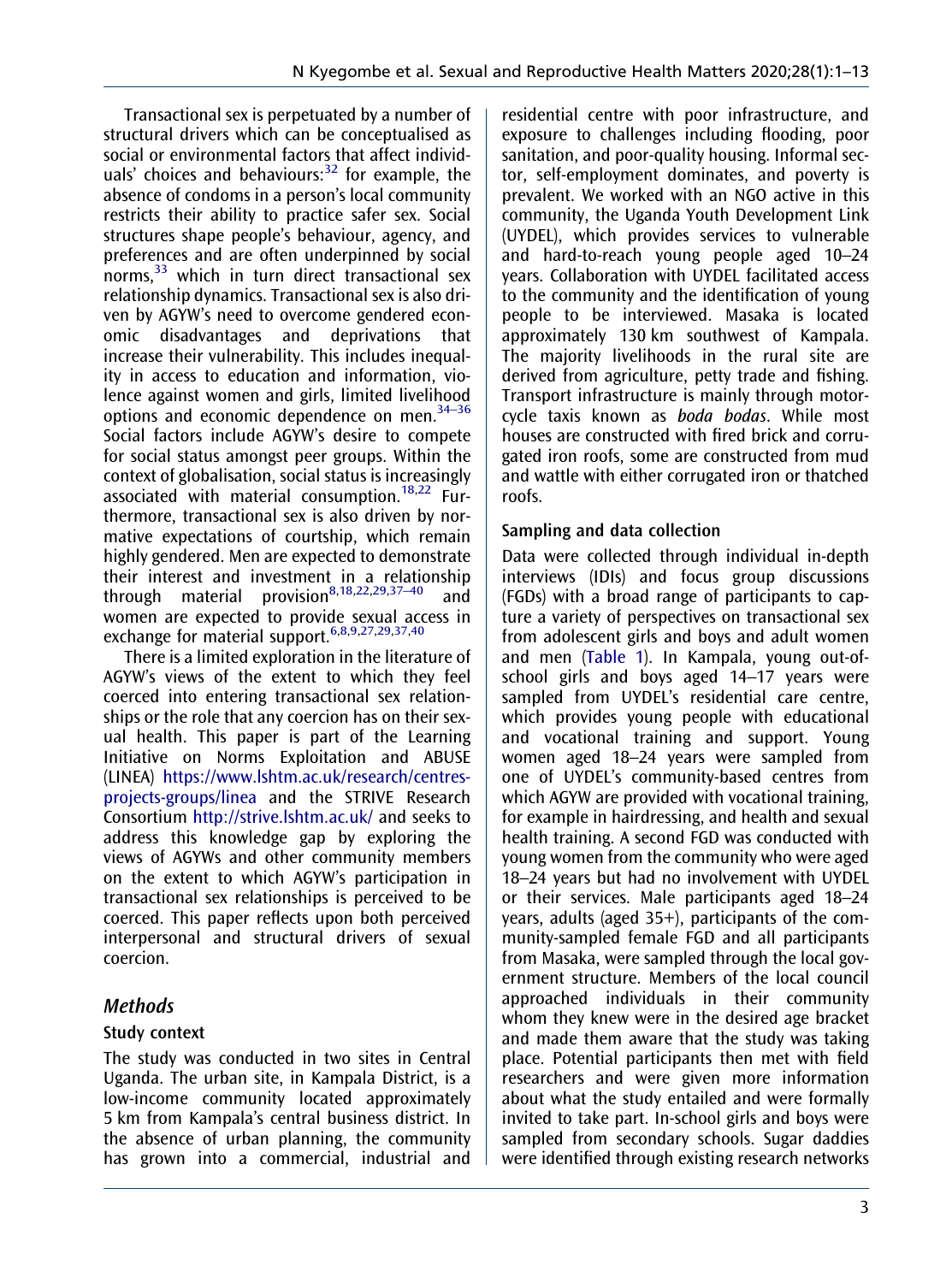<span id="page-4-0"></span>

| Table 1. Participant sampling |                          |                |                |                |  |
|-------------------------------|--------------------------|----------------|----------------|----------------|--|
| Gender<br>and site            | Participant<br>age group | Kampala        | <b>Masaka</b>  | <b>Total</b>   |  |
| Focus group discussions       |                          |                |                |                |  |
| Female                        | 14+ in school            | 1              | 1              | 2              |  |
|                               | 14-17 out of<br>school   | 1              | 1              | 2              |  |
|                               | 18-24 out of<br>school   | 2              | 2              | 4              |  |
|                               | Adult women<br>$(35+)$   | 1              | 1              | 2              |  |
| Male                          | 14+ in school            | 1              | 1              | $\overline{2}$ |  |
|                               | 14-17 out of<br>school   | 1              | 1              | 2              |  |
|                               | 18-24 out of<br>school   | 1              | 1              | 2              |  |
|                               | Adult men<br>$(35+)$     | 1              | 1              | 2              |  |
|                               | Sugar daddies            |                | 1              | 1              |  |
| <b>Total</b>                  |                          | 9              | 10             | 19             |  |
| <b>Individual interviews</b>  |                          |                |                |                |  |
| Female                        | 14+ in school            | 2              | 2              | 4              |  |
|                               | 14-17 out of<br>school   | 2              | $\overline{2}$ | 4              |  |
|                               | 18-24 out of<br>school   | 4              | $\overline{2}$ | 6              |  |
|                               | Adult women<br>$(35+)$   | 4              | $\overline{4}$ | 8              |  |
| Male                          | 14+ in school            | 2              | $\overline{2}$ | 4              |  |
|                               | 14-17 out of<br>school   | $\overline{2}$ | $\overline{2}$ | 4              |  |
|                               | 18-24 out of<br>school   | 2              | 2              | 4              |  |
|                               | Adult men<br>$(35+)$     | 3              | $\overline{2}$ | 5              |  |
|                               | Sugar daddies            | 3              | 2              | 5              |  |
| <b>Total</b>                  |                          | 24             | 20             | 44             |  |

by community mobilisers (long-term residents who are well-known in their communities and, in the absence of formal addresses, often help to mobilise fellow community members for a variety of research and non-research purposes). Mobilisers approached adult men who were known or suspected by the community to have relationships with AGYW. Not all men who were approached agreed to be interviewed or accepted this characterisation of themselves. Three men declined or denied involvement with AGYW and may have been fearful of the potential legal consequences of admitting to "defilement" – having sex with a minor under the age of consent (18 years).

Two female and two male field researchers, with experience researching sensitive topics and interviewing young people, collected data through sex-matched interviews. Nineteen FGDs, with an average of nine participants in each group, and 44 IDIs were conducted and audio recorded in Luganda using a semi-structured tool. Topic guides were developed based on a review of the literature, objectives of the study and discussions with partners. Themes included: friendship, popularity and peer pressure; motivations for, and consequences of, transactional sex; normative views of transactional and age-disparate sex; perceptions on young people's readiness for sex; sexual consent; and views on sexual exploitation. Following the piloting of the tools, no significant changes were made to the questions.

Participants aged 18 years or older provided written informed consent. Participants aged 14– 17 years provided written informed assent. UYDEL provided in loco parentis consent for young people under their care. For other young people, parents provided written informed consent. Apart from a few sugar daddies, no individuals invited to participate declined. No parents actively declined for their children to participate although in-school children who did not return a signed parental consent form were ineligible to participate.

#### Analysis

Analysis commenced during data collection: regular full-team debriefs were used to discuss the data, reflect on emerging themes, explore potential new lines of enquiry, and evaluate any unexpected findings. Preliminary findings were also discussed with UYDEL in order to incorporate their impressions into the ongoing analysis. Completed interviews were transcribed verbatim into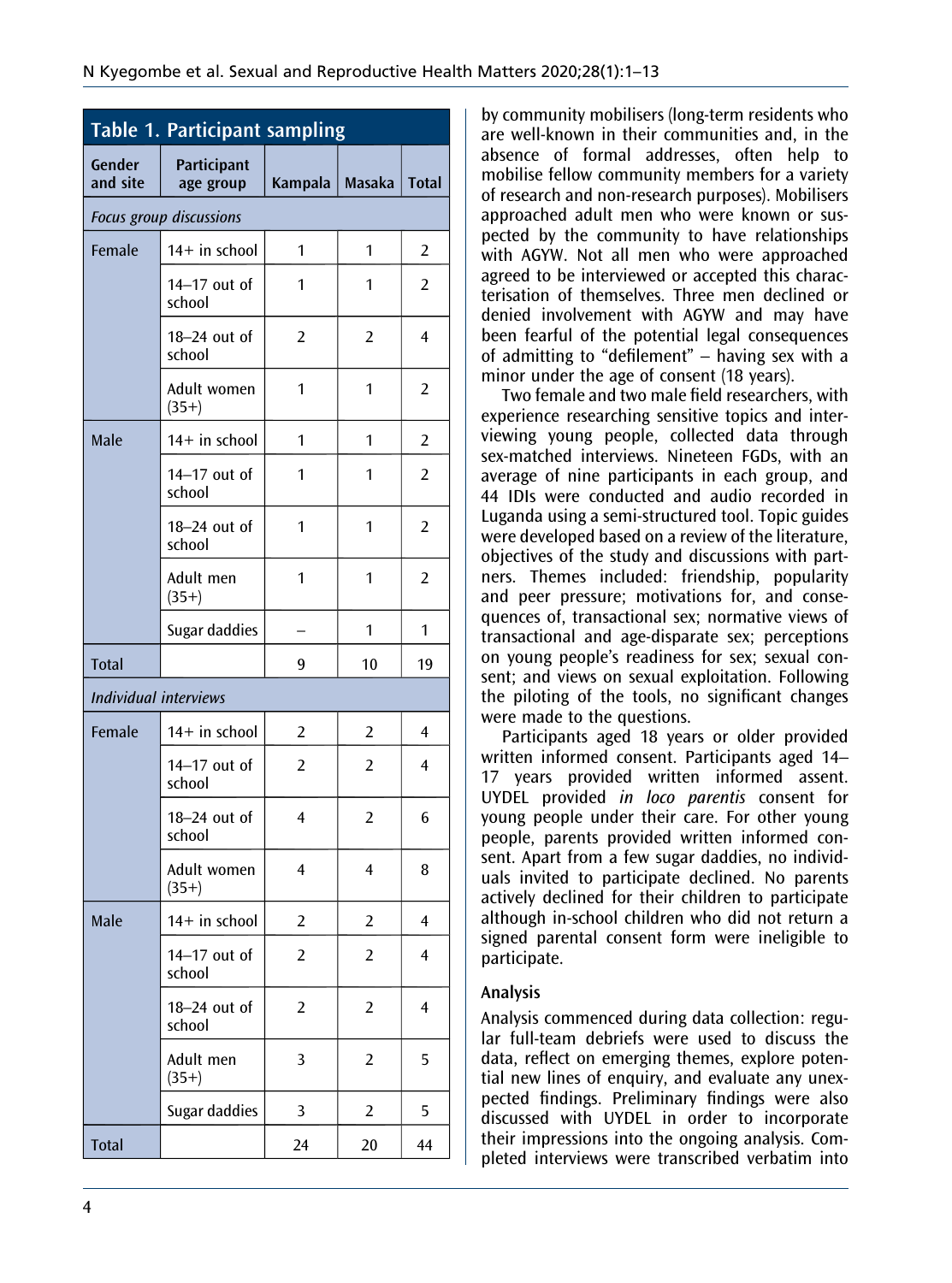<span id="page-5-0"></span>Luganda and translated into English. $41$  Constant comparison and deviant case analysis techniques<sup> $42$ </sup> complemented the thematic analysis of the data. Following the preliminary coding of a sample of transcripts, a provisional coding frame was devel-oped assisted by NVIVO 10 analysis software.<sup>[43](#page-12-0)</sup> This coding frame included themes that were identified *a priori* and themes that emerged from the data. Separate coding frames were developed for the FGD and IDI interviews and for each participant group. The coding frames were finalised when saturation was reached and no new codes or themes emerged from the data. $44$  Coded data were read and analysed by the theme to explore references to coercion in participants' narratives including discussion of force, verbal insistence, cultural expectations and economic circumstances with reference to transactional sex relationships. The findings were compared across the data. $45,46$ Names used are pseudonyms.

## Ethical considerations

Ethical approval was provided by the ethics committees of the London School of Hygiene and Tropical Medicine, the Uganda Virus Research Institute, and the Uganda National Council for Science and Technology. The study adhered to WHO guidelines for the safe and ethical data collec-tion on violence against women<sup>[47](#page-12-0)</sup> and UNICEF guidelines on ethical research with children<sup>[48](#page-12-0)</sup> including having a referral system in place should any participant be determined to require support following participation in the study. All study participants (child and adult) were eligible for referral if they requested a referral or if a field researcher or member of research management thought they would benefit from one. UYDEL was the referral partner for the study. UYDEL is staffed by counsellors and social workers and is well connected within Uganda's child protection system. UYDEL's position and connections were available for onward referral to appropriate state agencies (e.g. police) or other civil society organisations. Only one participant was referred for support.

## Results

Returning to the definition of sexual coercion as the "act of forcing (or attempting to force) another individual through violence, threats, verbal insistence, deception, cultural expectations or economic circumstances to engage in sexual behaviour against his or her will",<sup>[17](#page-11-0)</sup> in the sections

that follow we explore the extent to which these elements were present in AGYW's discourses when talking about transactional sex. We first discuss interpersonal dynamics through which AGYW describe being influenced to enter transactional sex relationships by others, before discussing economic circumstances which, according to AGYW's accounts, coerced their participation in transactional sex relationships as a means of navigating their unfavourable structural contexts.

#### Coercive interpersonal aspects of transactional sex relationships

AGYW described risks associated with transactional sex, including reputational harm, exposure to unwanted pregnancy, HIV and STIs, and sexual violence. Some of these risks were considered consequences of being in a relationship in general, rather than a particular hazard of transactional sex per se. For some, the nature of transactional sex exerted additional pressures that increased their exposure to these risks. Even with awareness of risks associated with transactional sex, some AGYW participated in such relationships and described ways in which some aspects of coercion influenced them to do so.

#### Sexual violence and gender norms/cultural expectations

In the context of transactional sex relationships, many young women described sexual violence as a means through which AGYW could be coerced into having sex through force. This was most often described as a risk associated with "de-toothing" men whereby "you eat his money without having sex with him" making it a particular risk associated with transactional sex:

"[By not providing sex] she is also still taking a risk. You might proudly say that I ate his things [accepted his money] and did not pay him [with sex], but then he finds you along the way and reminds you of his things and even if you try to escape, there is no way out, he may not be alone…and they rape you. He can even end up infecting you [with HIV]." (KaF11-18-year-old young woman, in-school, Kampala)

Though this could not be considered consensual sex, one participant described however that the receipt of gifts could be a reason to "forgive" a man who forced her to have sex: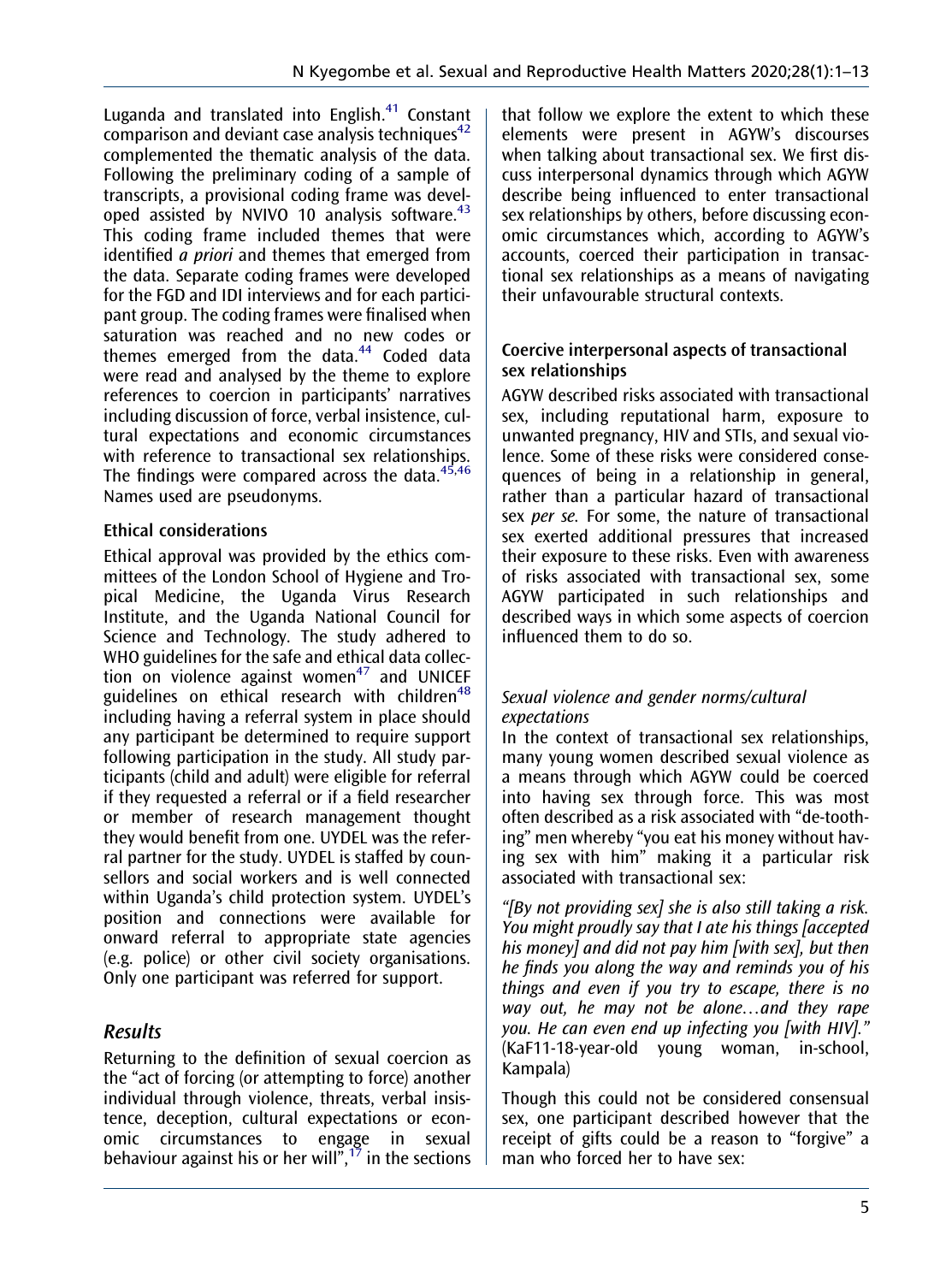"He might have been giving you gifts and yet he doesn't ask you for sex in return so if it happens accidentally and he forces you to do it, you don't do anything about it … you feel bad but afterwards you forgive him." (KaF3-FGD young women aged 18- 24, Kampala)

A few participants also suggested that men's expectation to receive sex in return for provision extended beyond the relationship dyad to include other men who were at times described as complicit in ensuring that girls "upheld their end of the bargain":

"Even if you have gone to a discotheque there are some bouncers who plan with the men that take us out, if you drink his beer and he drags you out, even if you fight, the bouncer simply says that let him have you, you liked drinking his beer." (KaF3-FGD young women aged 18-24, Kampala)

A few AGYW also noted how they could also be deprived of their ability to consent to sex through the use of alcohol:

"They buy us alcohol even when we are not in the mood of having sex with them, they buy us alcohol and we become drunk then they force themselves on to us because we are not a good state of the mind." (Ka3 FGD young women aged 18-24, Kampala)

#### Verbal insistence

In the context of receiving resources, some AGYW described being coerced into having sex which, in the absence of these resources, they would otherwise not have had. Indeed, some AGYW described the coercive role that receiving things from men played in their decision to have sex:

"Because you want so many things from him, so he has more power over you, and you are humble and whatever he says you have to agree, because once you refuse [to have sex], that will mean an end to your relationship. So if you are thinking of denying him anything, then you are supposed to stop seeing him otherwise as long as you still want to have a relationship with him, you are supposed to agree to everything that he tells you." (KaF8-17-year-old girl out-of-school, Kampala)

Particularly for girls who believed that their acceptance of resources was an implicit acceptance of their obligation to provide sex, there was a sense that a woman did not then have a right to change

her mind about sex as she was expected to "uphold her end of the bargain".

"It is also not fair, you must also know that as you are eating his things [receiving money or resources], time for pay back will come … Do not receive his things, if you know that you will not pay him back [with sex] in return." (KaF12 18-year-old young woman in-school, Kampala)

Many AGYW who held this view also described being unable to refuse for fear of giving the wrong impression about their acceptance of a man's resources. As such, their "agreement" to have sex could not be described as consensual:

"At times you do not want [to have sex] you want money and you know that he can only give you money if you have sex with him … and other times you do not want to show him that you do not love him … and in your mind you had not thought of having sex with him, for you, you only wanted to eat his money … so it happens and you do it, because you still want to get money from him ... so you cannot refuse." (Ma1 FGD in-school girls aged 14+, Masaka)

These circumstances were also reflected in the narratives of some adult men who had sex with AGYW and strategically used money and resources as a means of "winning" or coercing AGYW to have sex:

"… there is one I asked for sex for more than three years. Whenever I would travel I would bring her back charcoal and chicken. She had refused to sleep with me but one day I went to her place and ordered roasted pork for her. She also flagged down a hawker and asked me to buy knickers for her which I bought. Eventually she took me to her home and said that, "I wasn't willing to sleep with you but because of the many things you have given me, I will do what you want". So whenever you insist, and continue giving the gifts, you win." (MaM13 -47-year-old man, Masaka)

#### Coercive structural aspects of transactional sex relationships

#### Economic circumstances

Particularly in Kampala, individual and household access to resources were contingent on access to money. The consequences of this were exacerbated by contextual factors that meant that residence in the community was fluid, reducing community cohesion and potential support from social network resources. This contrasted with Masaka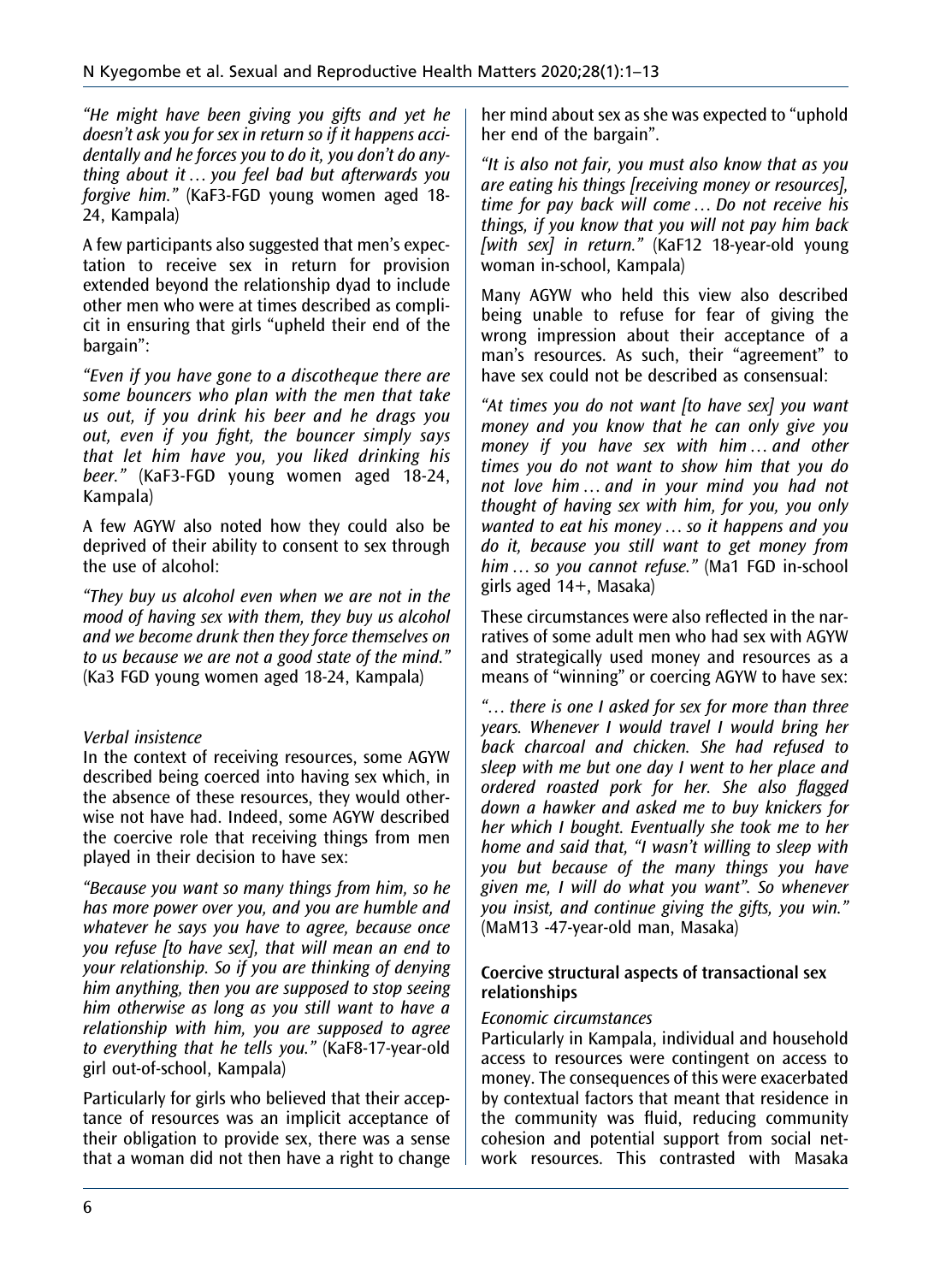where households were able to access some of their basic needs through subsistence farming. Amongst all participant groups, there was a perception that some men used money to coerce AGYW into sex. AGYW who were most susceptible to this coercion were often described as coming from poor, economically vulnerable households for whom even small amounts of money were attractive and coerced false agreement to sexual activity:

"In our community we have a man, he uses money … he tries his level best to make sure that he forcefully has sex with any girl that he is relating with … he lures them with money, when he gives this child money he starts talking with this child … you get to know that he only gave her very little money … That means that there are some men who force girls to have sex without their consent." (KaF5 FGD adult women aged 35+, Kampala)

Although most parents believed that parents should be responsible for knowing where their children got resources, there was a perception amongst adults that some parents turned a blind eye to their daughters' activities, particularly where there was an implicit expectation that daughters should contribute to the household. This was perceived to be a particular concern in households that were poor or food insecure – parents would ignore where or how children acquired money or food, given the household's acute need for the resources that the girl supplied:

"Many parents, especially mothers, are focussing on their children to support the family … this has led to many problems. A mother might have a daughter who is 12 and she brings her food but the mother does not even care to ask where she got it. That is the most dangerous thing and it is something that is common in our [residential] zone." (KaF5-35 year-old woman, Kampala)

Many AGYW also believed that with limited alternative livelihood or income-generation options, sexual relationships with men were, in effect, the reality for most in trying to meet their and their household's needs.

"That is true, the living conditions are bad which forces girls to [have sex] ... like me when I am at home and I know that we do not have what to eat, even my mother doesn't have anything to provide for us, she is in her bed and when you talk to her she just shouts at you … So if I also pass by David and he says something to [propositions] me, I will not refuse because I know that he is going to give me 5000/=  $(1,34)$  which will do a lot at home." (KaF5 FGD with young women aged 18-24, Kampala)

Alternative income generating opportunities such as hairdressing or domestic work were often described by AGYW as insufficient, or insufficiently reliable, to meet their needs. This resulted in them resorting to sexual relationships with men, who in turn provided for basic household needs such as sugar or soap as well as consumer goods or money. Sexual relationships were thus a means for young women to navigate the structural constraints imposed by poverty, monetisation of the economy, and limited alternative livelihood options. Indeed a few young women noted that if they were able to work and support themselves, then they would no longer participate in sexual relationships to meet their needs, as a young woman from Masaka describes:

"[If girls had the money to provide for themselves] then they would reduce … it is because we cannot sustain ourselves, we cannot be independent that we decide to get boyfriends to support us. [If we had our own money] we would survive by ourselves, there is nothing that would put pressure on you [to have sex] because you can provide yourself with everything that you need." (KaF10-20-year-old young woman, Masaka)

Some also linked reduced reliance on men to meet their economic needs as a means to reduce their exposure to other risks, for example, HIV infection:

"It is good [for girls to be able to afford all that they need] because then AIDS would not spread … many girls have HIV because they have had sex with men who have HIV." (KaF10-18-year-old young woman, out-of-school, Kampala)

While many AGYW accepted that they were unlikely to be their partner's only sexual partner, several also acknowledged that exchange could complicate condom negotiation:

"… He tells you that the money is here, we don't need to use a condom … so he confuses you and convinces you that he will be able to prevent you from getting pregnant … and you know most of us girls are more afraid of pregnancy than HIV so you have sex [without a condom] and end up contracting HIV." (MaF1-17year old girl, in-school, Masaka)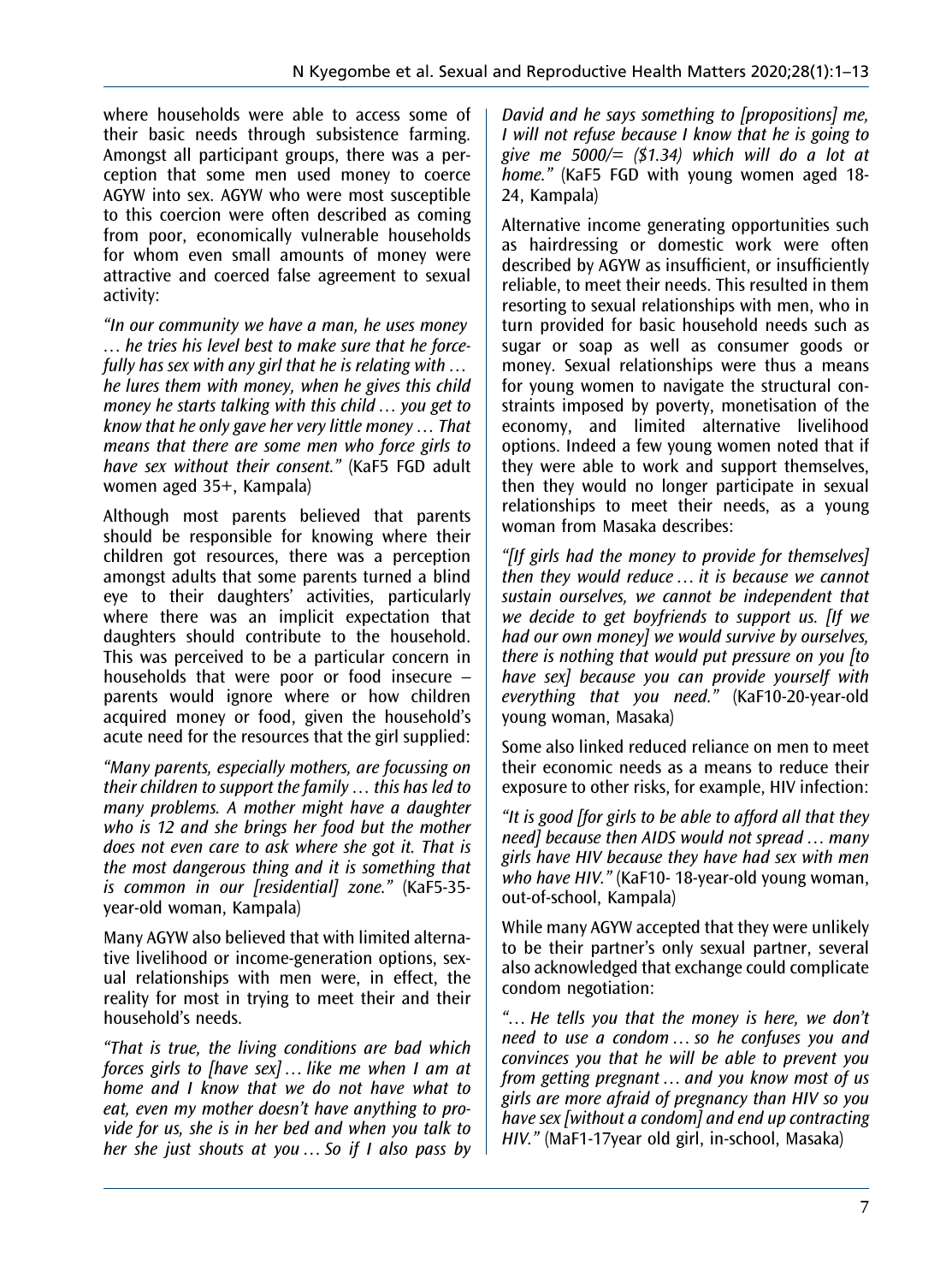This narrative captures the experience of other AGYW who did not have the skills or confidence to insist on condom use with their partners, reflecting the strong power difference between the AGYW and men involved in many transactional sex relationships. This difference was based on factors including the secrecy under which many transactional sex relationships were conducted, power imbalances imposed by age and experience, and vulnerability created by the need for economic support. A sugar daddy from Kampala describes:

"Remember, you are older than her and therefore you decide everything. That is the reason they often get pregnant because they do not determine their fate. She cannot advise you or ask you to use a condom as it is for you to decide for her at that age." (KaM18-28-year-old "sugar daddy", Kampala)

Feeling unable to insist on condom use was not the experience of all young women, however:

"We just have to part ways … that is my policy, you cannot trick me into having sex without a condom … the minute he says that, we just end the relationship." (MaF7-17 year old girl, in-school, Masaka)

In general, AGYW who were able to insist on condom use were more often still in school or training and described a more optimistic outlook for their future. While exposure to HIV and limited ability to negotiate for safer sex was not only a characteristic of the coercion exerted by economic circumstances, some AGYW noted that the receipt of the resources meant that they agreed to, or maintained relationships in which they otherwise would not have engaged.

#### Peer pressure

Many AGYW also described the coercive lure of obtaining material goods as a way to "keep up" with their peers as a means of maintaining valued social connections and relationships. They often characterised the sex through which they obtained these goods as consensual:

"That is not bad, because the girl likes fashionable clothes, sex is merely sex, you are going to have sex for about twenty minutes but you are going to put on the clothes for a long time. Even if you have a suitcase full of clothes, you can say that aah we had the sex and it ended."  $(KaF3 - FGD)$ , young women aged 18-24, Kampala)

While described as consensual, many also noted that their economic circumstances otherwise

prevented them from being able to obtain these goods, and how having sex was thus a means for them to secure them and resulted in them having sex that they might otherwise not have had:

"Girls have a lot of desires … if someone comes with a phone you … get into temptations simply because you want one … when you get to school you want to make people believe that you are of a higher class [through possessing consumer goods]. That's why you get into a relationship that you are not ready for." (KaF1- 16-year-old girl, in-school, Kampala)

Having a boyfriend was thus often described as a means for AGYW to meet their needs:

"Sometimes it is because of the friends, when the friend goes to a man and comes back with something, she says that do you see what Peter has given to me, and then the friend goes to Joseph and comes back with other items. When she goes out for shopping you almost collapse [in awe because of the items that she has come back with] why then don't you also try it out? When you go out to the bar; you also get a man; sometimes it [transactional sex relationships] is because of the friends that we have." (KaF3 –FGD 18-24-year-old women, Kampala)

## **Discussion**

Sexual health requires a positive and respectful approach to sexuality and sexual relationships, as well as the possibility of having consensual, pleasurable and safe sexual experiences, free of coercion, discrimination and violence.[1](#page-10-0) As described elsewhere, many AGYW who participate in transactional sex relationships may not describe their involvement to have been coerced, with many highlighting the motivations and benefits of entering such relationships. 30,31 Indeed, and particularly in contexts in which transactional sex is prevalent, condemning the practice as amoral or non-normative risks casting judgement on those who are involved, which in turn risks alienating people who could benefit from support to avoid the harmful aspects of such relationships.

Some participants in this study describe how their involvement in transactional sex relationships was as a result of factors they described as coercive or forced such as sexual and physical violence in part shaped by gender norms and cultural expectations, verbal insistence, or forced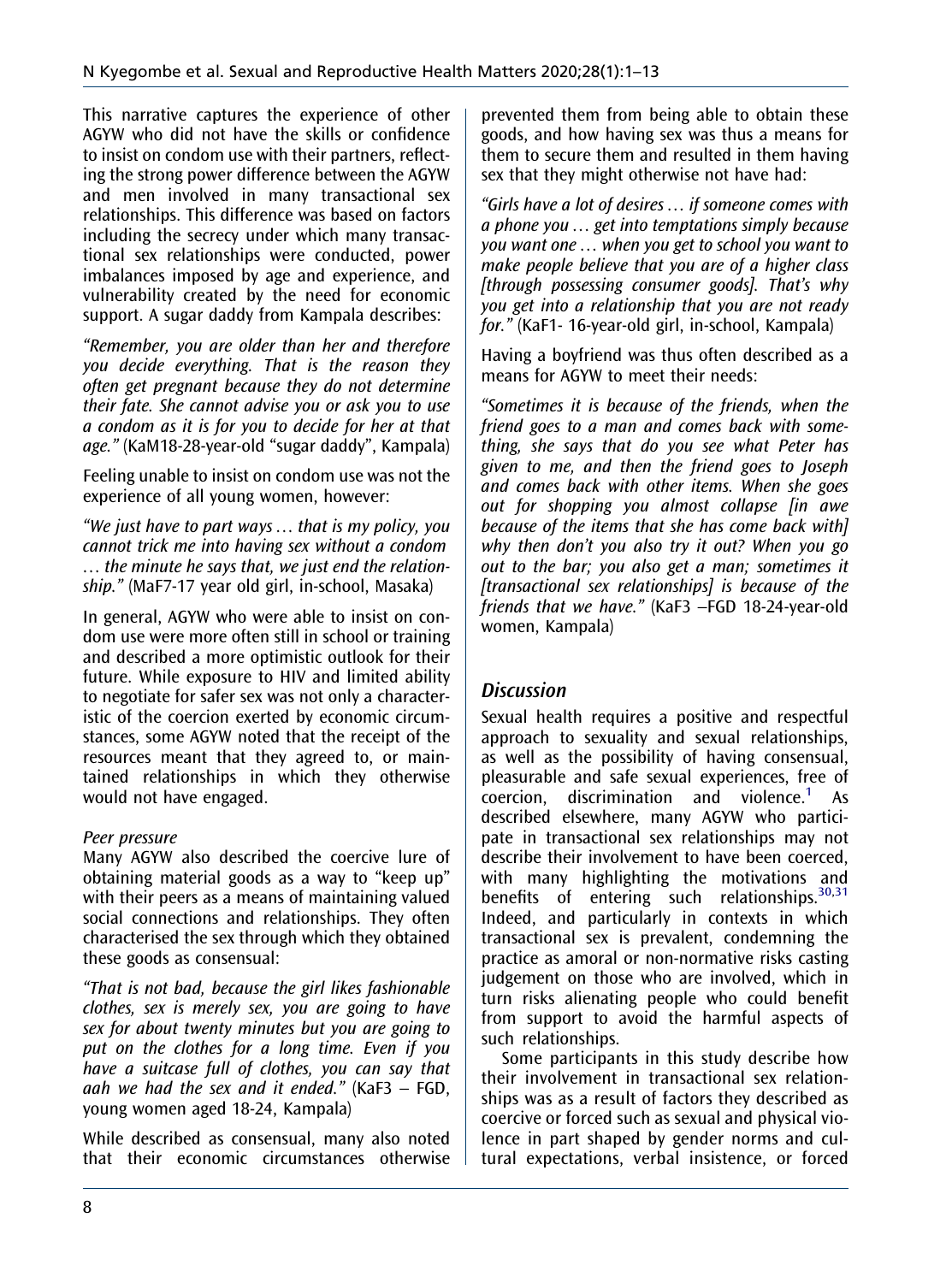<span id="page-9-0"></span>consent/false agreement to sexual activity driven by poor economic circumstances.<sup>[49](#page-12-0)</sup> Furthermore, our findings suggest that many AGYW believed that by accepting gifts or money from a man, there was an implicit expectation that they would have to provide sex in return. Not doing so was known as "de-toothing", a practice that heightened the risk that sex would be secured through force. There was also some suggestion in the data however that receipt of money or gifts may have resulted in some AGYW perceiving an "obligation" to provide sex. The phenomenon of "de-toothing" has been described in other contexts in Uganda and recognised as a risky behaviour in the context of transactional sex relationships.<sup>[27,29,](#page-11-0)[50,51](#page-12-0)</sup>

Some AGYW also described the coercive role that receiving resources from men played in their decision to have sex. This made them susceptible to verbal insistence from men who persuaded them to have sex (that they otherwise would not have had) for fear of the relationship ending, and/or losing access to the resources he provided, suggesting that this consent was coerced. Strategic use of resources to secure access to sex was also described by some men who pursued AGYW with gifts or money.

Amongst all participant groups, there was a perception that some men coerced AGYW into sex using money. AGYW who were most susceptible to this coercion were often described as coming from poor, economically vulnerable households for whom even small amounts of money were attractive. This was particularly reflected in the narratives of AGYW who believed that with limited alternative income-generation options, sex with men was, in practice, the most realistic means for them and their households to meet their needs. This finding has also been evidenced in other parts of sub-Saharan Africa where transactional sex is prevalent.  $34,35,52$  $34,35,52$ 

Economic circumstances were also described to exert a coercive influence on some AGYW through their desire to compete for social status amongst peer groups. Within the context of globalisation, social status, friendship and self-esteem are increasingly associated with material consump-tion.<sup>[18,22](#page-11-0)</sup> This was reflected in the narratives of many AGYW who ascribed their involvement in transactional sex relationships to the resources, including consumer products such as phones, clothes and make up as well as personal grooming, that they received as a result.

The findings of this study offer important implications for interventions to reduce the coercive aspects of transactional sex and to highlight the importance of consensual sex. Structural interventions, for example improving young women's access to financial resources, would usefully provide young women with a means to access their needs without having to rely on relationships with men. This could be through support for income-generation activities, microfinance, and social protection programmes, including cash transfers.[53](#page-12-0) The mixed results on structural interventions such as cash transfers, where some studies have reported positive impacts and others have not,  $54,55$  suggest, however, that for meaningful impact, interventions would also need to engage with the strong gender expectations around men's role in provision and encourage a process of critical reflection amongst AGYW on issues including their right to pleasurable consensual sex, partner choice, the risks associated with keeping up with the consumption of peers and their current and future aspirations.

The findings of this study also support the potential of community-level interventions to target gender norms and expectations that contribute to unequal power dynamics in sexual relationships and social expectations that obligate AGYW to pro-vide sex in return for resources.<sup>[56](#page-12-0)</sup> This could be particularly valuable given strong normative expectations of male provision, where AGYW describe strong expectations for their partner to provide for them, even when they have access to other resources.[57](#page-12-0) Another important avenue could be to recruit existing norms around parenting and parents' perceived obligations to safeguard their daughters. This could build on parents' existing efforts to ascertain the source of their daughters' resources while also prompting recognition of the impact of expecting AGYW to contribute economically to the household in the absence of any income-generation opportunities. This would be enhanced by interventions that assist parents and families to support their children economically, particularly as parents' inability to safeguard their daughters is often linked to their inability to provide for them. The role of expectations for girls and young women to contribute financially to their households, even in the absence of income generating opportunities, has also been observed to contribute to the sexual exploitation of young people in other settings,  $56$  highlighting the potential wide applicability of such interventions.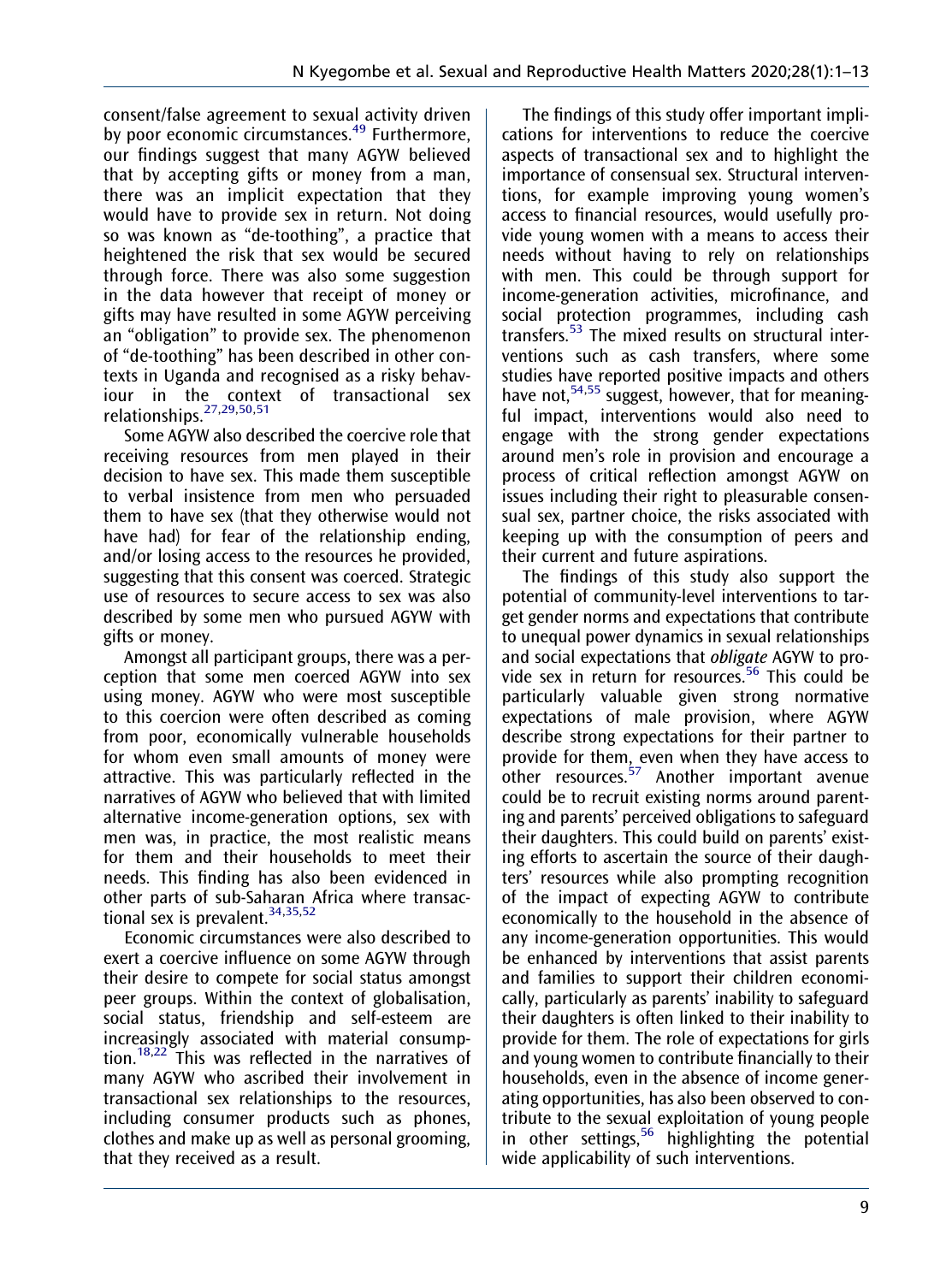<span id="page-10-0"></span>This study has strengths and limitations. By talking to a broad cross section of people in two sites in Central Uganda, we have been able to explore perceptions of the coercive aspects of transactional sex from a variety of individual and contextual perspectives. We recognise, however, that with such a diverse group of participants of different ages, contexts and data generation methods (FGDs and IDIs), assessing how widely the various aspects of coercion were expressed, was challenging. Indeed, this effort was complicated by the fact that not all FGD participants necessarily voiced agreement or disagreement with all comments made by other participants and not all participants experienced all the aspects of coercion discussed in this paper. We also recognise that although all researchers were experienced in conducting research on sensitive subjects and made considerable efforts to build trust and rapport, the findings of this study may be limited by the fact that participants were interviewed in a single session by someone who was a stranger. This may have reduced their willingness to discuss their personal experiences of behaviour that they may have perceived to be stigmatising. We also recognise that, on the contrary, being a stranger might have also encouraged others to talk more freely. Sampling from beneficiaries of UYDEL in Kampala may have introduced selection bias by including young people who may have been particularly vulnerable, given that they were no longer under parental or familial care. However, we were keen to include young people with varying circumstances in order to explore transactional sex from a variety of perspectives.

#### Acknowledgements

We are grateful to the Oak Foundation who, as part of the Learning Initiative on Norms Exploitation and Abuse (LINEA), funded the research upon which this paper draws. This work also draws on the work of the DFID-funded STRIVE Research Consortium. Neither the Oak Foundation nor DFID had a role in the study design, data collection procedures or analysis and interpretation of the findings or decisions to publish the results. The views expressed are those of the authors alone. We are also grateful to our partner organisation, the Uganda Youth Development Link (UYDEL) who facilitated and supported our access to some study communities and were also the referral partners for any young people who might have needed support. We would also like to thank the field researchers for their dedicated work to collect the data upon which this paper is based. We owe particular thanks to the participants in this study who were willing to share their views and experiences with the study team and without whom this study would not have been possible.

#### Funding

This work was supported by Oak Foundation.

#### ORCID

Nambusi Kyegombe [http://orcid.org/0000-0002-](http://orcid.org/0000-0002-3986-0361) [3986-0361](http://orcid.org/0000-0002-3986-0361)  $Rebecca$  Meiksin  $\bullet$  [http://orcid.org/0000-0002-](http://orcid.org/0000-0002-5096-8576) [5096-8576](http://orcid.org/0000-0002-5096-8576) Ana Maria Buller **b** [http://orcid.org/0000-0002-](http://orcid.org/0000-0002-3007-9747) [3007-9747](http://orcid.org/0000-0002-3007-9747)

#### References

- 1. World Health Organization. Sexual Health: World Health Organization; 2019. Available from: [https://www.who.int/](https://www.who.int/topics/sexual_health/en/) [topics/sexual\\_health/en/](https://www.who.int/topics/sexual_health/en/)
- 2. United Nations. Sustainable Development goals: 17 Goals to transform our world: United Nations Development Programme; 2015. Available from: [https://www.undp.org/](https://www.undp.org/content/undp/en/home/sustainable-development-goals.html) [content/undp/en/home/sustainable-development-goals.html](https://www.undp.org/content/undp/en/home/sustainable-development-goals.html)
- 3. Odo AN, Samuel ES, Nwagu EN, et al. Sexual and reproductive health services (SRHS) for adolescents in Enugu state, Nigeria: a mixed methods approach. BMC Health Serv Res. [2018;](#page-2-0)18(1):92.
- 4. Denno DM, Hoopes AJ, Chandra-Mouli V. Effective strategies to provide adolescent sexual and reproductive

health services and to increase demand and community support. J Adolesc Health. [2015;](#page-2-0)56(1):S22–S41.

- 5. Renzaho AMN, Kamara JK, Georgeou N, et al. Sexual, reproductive health needs, and rights of young people in slum areas of Kampala, Uganda: a cross sectional study. PLoS One. [2017](#page-2-0);12(1):e0169721.
- 6. UNAIDS. Adolescent girls and young women. Geneva: UNAIDS; [2014.](#page-2-0)
- 7. Dellar RC, Dlamini S, Abdool Karim Q. Adolescent girls and young women: key populations for HIV epidemic control 2015.
- 8. Fielding-Miller R, Dunkle KL, Jama-Shai N, et al. The feminine ideal and transactional sex: navigating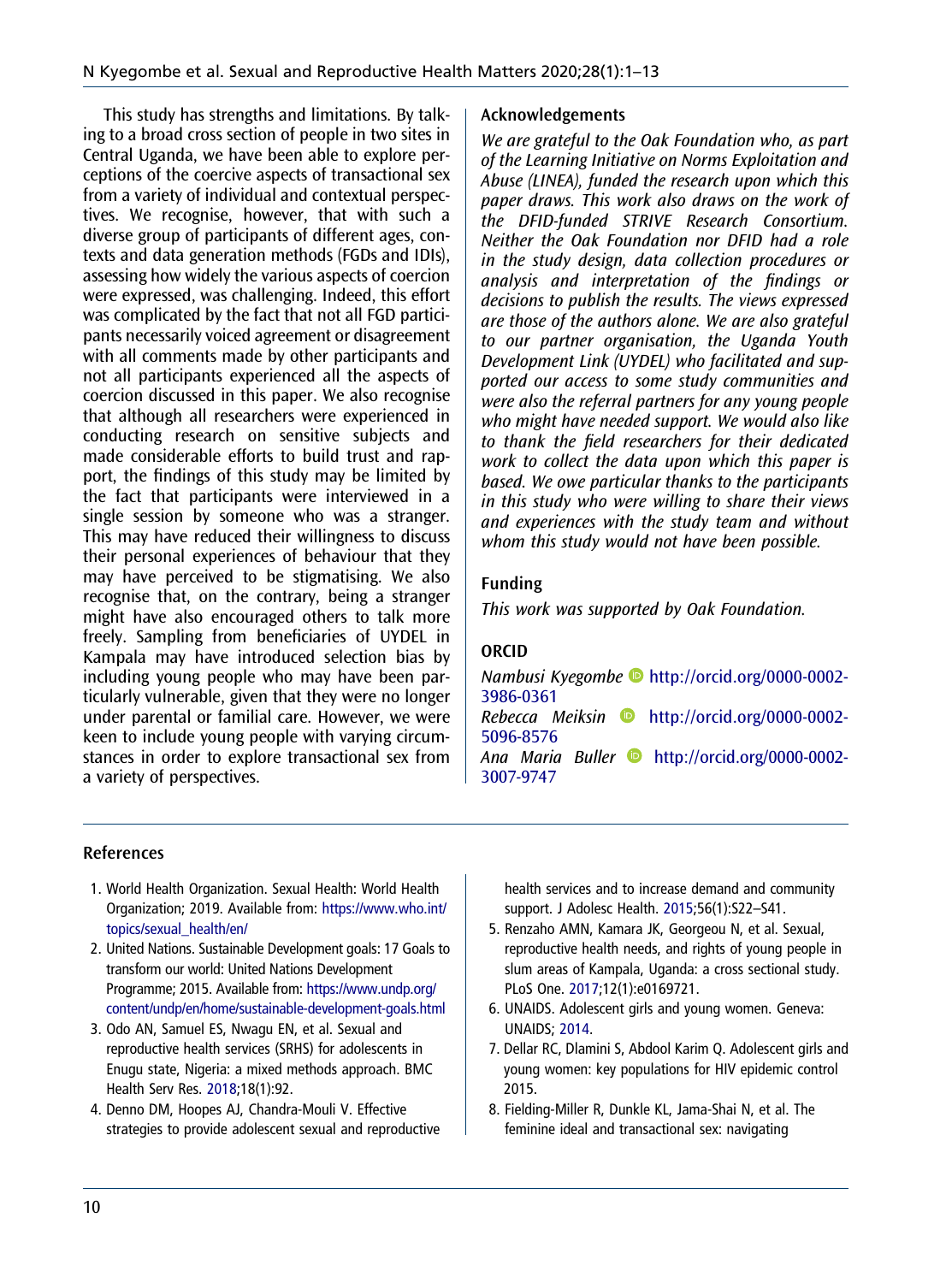<span id="page-11-0"></span>respectability and risk in Swaziland. Soc Sci Med. [2016;](#page-3-0)158:24–33.

- 9. UNAIDS. Adolescents, young people and HIV. Geneva: UNAIDS; [2010](#page-2-0).
- 10. Government of Uganda. The State of Uganda Population Report 2018. Good Governance: Aprerequisite to harness the Demographic Dividend for Sustainable Development. Kampala, Uganda: National Population Council; 2018.
- 11. Uganda Bureau of Statistics, ICF. 2016 Uganda Demographic and Health Survey key findings. Kampala: UBOS and ICF; [2017.](#page-2-0)
- 12. Kipp W, Chacko S, Laing L, et al. Adolescent reproductive health in Uganda: issues related to access and quality of care. Int J Adolesc Med Health. [2007;](#page-2-0)19 (4):383–393.
- 13. Atuyambe LM, Kibira SPS, Bukenya J, et al. Understanding sexual and reproductive health needs of adolescents: evidence from a formative evaluation in Wakiso district. Uganda. [2015](#page-2-0);12(1):35.
- 14. PEPFAR. Preventing HIV in adolescent girls and young women: guidance of PEPFAR country teams on the DREAMS partnership. Washington (DC): PEPFAR; [2015](#page-2-0).
- 15. Uganda AIDS Commission. Guidelines for multi-sectoral HIV and AIDS mainstreaming in Uganda. Kampala: Uganda AIDS Commission; 2018.
- 16. Uganda AIDS Commission. National HIV and AIDS Strategic Plan 2015/2016–2019/2020. Kampala: Uganda AIDS Commission; 2015.
- 17. Heise L, Moore K, Toubia N. Sexual coercion and reproductive health: a focus on research. New York (NY): The Population Council; [1995](#page-2-0). 59 p.
- 18. Stoebenau K, Heise L, Wamoyi J, et al. Revisiting the understanding of "transactional sex" in sub-Saharan Africa: a review and synthesis of the literature. Soc Sci Med. [2016;](#page-2-0)168:186–197.
- 19. Wagman J, Baumgartner JN, Waszak Geary C, et al. Experiences of sexual coercion among adolescent women: qualitative findings from Rakai district, Uganda. J Interpers Violence. [2009](#page-2-0);24(12):2073–2095.
- 20. UNAIDS. Transactional sex and HIV risk: from analysis to action. Geneva: Joint United Nations Programme on HIV/ AIDS and STRIVE; 2018.
- 21. Ruark A, Dlamini L, Mazibuko N, et al. Love, lust, and the emotional context of concurrent sexual partnerships among young Swazi adults. Afr J AIDS Res: AJAR. [2014;](#page-2-0)13 (2):133–143.
- 22. Mojola SA. Love, money and HIV: becoming a modern African woman in the age of AIDS. Oakland, CA: University of California Press; [2014](#page-2-0).
- 23. Choudhry V, Östergren P-O, Ambresin A-E, et al. Giving or receiving something for sex: a cross-sectional study of transactional sex among Ugandan University students. PLoS One. [2014;](#page-2-0)9(11):e112431.
- 24. Bell SA. Young people and sexual agency in rural Uganda. Cult Health Sex. 2012;14(3):283–296.
- 25. Bantebya G, Ochen E, Pereznieto P, et al. Crossgenerational and transactional sexual relations in Uganda: income poverty as a risk factor for adolescents. London: Overseas Development Institute; [2014.](#page-2-0)
- 26. Hulton LA, Cullen R, Khalokho SW. Perceptions of the risk of sexual activity and their consequences among Ugandan adolescents. Stud Family Plan. 2000;31:35–46.
- 27. Bell SA, Aggleton P. Economic vulnerability and young people's sexual relationships in rural Uganda. J Youth Stud. [2014;](#page-3-0)17(6):814–828.
- 28. Hawkins K, Price N, Mussá F. Milking the cow: young women's construction of identity and risk in age-disparate transactional sexual relationships in Maputo, Mozambique. Glob Publ Health. [2009;](#page-2-0)4(2):169–182.
- 29. Nyanzi S, Pool R, Kinsman J. The negotiation of sexual relationships among school pupils in south-western Uganda. AIDS Care. [2001;](#page-2-0)13(1):83–98.
- 30. Wamoyi J, Fenwick A, Urassa M, et al. "Women's bodies are shops": beliefs about transactional sex and implications for understanding gender power and HIV prevention in Tanzania. Arch Sex Behav. [2011](#page-2-0);40(1):5–15.
- 31. Wamoyi J, Buller AM, Nyato D, et al. "Eat and you will be eaten": a qualitative study exploring costs and benefits of age-disparate sexual relationships in Tanzania and Uganda: implications for girls' sexual and reproductive health interventions. Reprod Health. [2018;](#page-2-0)15(1):207.
- 32. Parkhurst JO. Structural drivers, interventions and approaches for prevention of sexually transmitted HIV in general populations: definitions and an operational approach. Arlington, VA: USAID's AIDS support and Technical Assitance Resources, AIDSTAR-One, Task Order and UKaids's STRIVE research consortium; 2013.
- 33. Dugarova E, Utting P. Social Drivers of Sustainable Development. United Nations; 2013.
- 34. Wamoyi J, Wight D, Plummer M, et al. Transactional sex amongst young people in rural northern Tanzania: an ethnography of young women's motivations and negotiation. Reprod Health. [2010;](#page-3-0)7(1):2.
- 35. Jewkes R, Morrell R. Gender and sexuality: emerging perspectives from the heterosexual epidemic in South Africa and implications for HIV risk and prevention. J Int AIDS Soc. [2010;](#page-9-0)13:6.
- 36. Dunkle KL, Jewkes RK, Brown HC, et al. Gender-based violence, relationship power, and risk of HIV infection in women attending antenatal clinics in South Africa. Lancet. 2004;363(9419):1415–1421.
- 37. Bhana D. Sex, gender and money in African teenage conceptions of love in HIV contexts. J Youth Stud. [2015](#page-3-0);18  $(1):1-15.$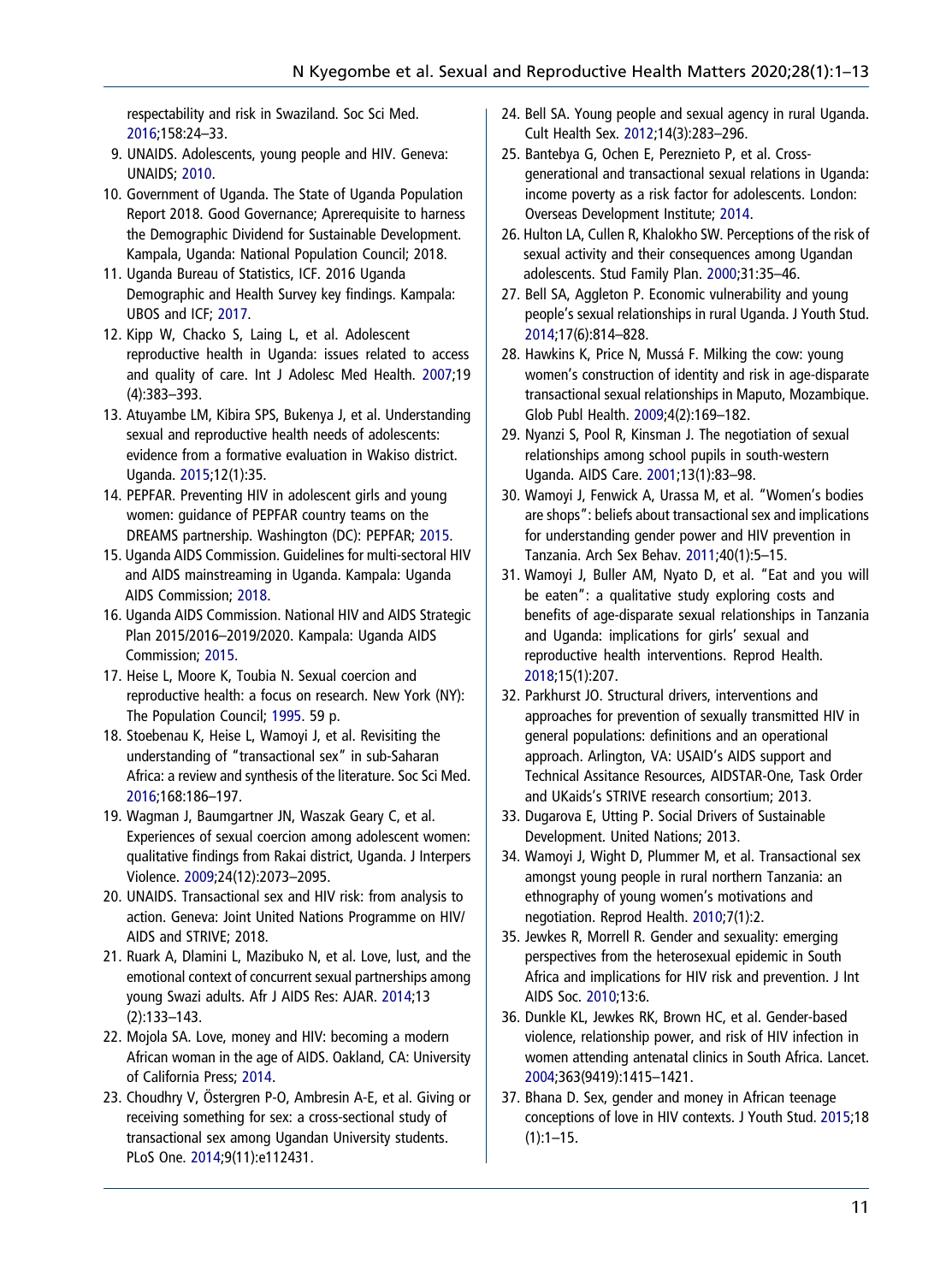- <span id="page-12-0"></span>38. Masvawure T. "I just need to be flashy on campus": female students and transactional sex at a university in Zimbabwe. Cult Health Sex. 2010;12(8):857–870.
- 39. Leclerc-Madlala S. Transactional sex and the pursuit of modernity. Soc Dyn. 2003;29(2):213–233.
- 40. Hunter M. The materiality of everyday sex: thinking beyond "prostitution". Afr Stud. [2002](#page-3-0);61(1):99–120.
- 41. McLellan E, MacQueen KM, Neidig JL. Beyond the qualitative interview: data preparation and transcription. Field Methods. [2003;](#page-5-0)15(1):63–84.
- 42. Glaser BG, Strauss AL. The discovery of grounded theory: strategies for qualitative research. Chicago (IL): Aldine; [1967.](#page-5-0)
- 43. QSR International Pty Ltd. NVivo qualitative data analysis software. 2012; Version 10.
- 44. Saunders B, Sim J, Kingstone T, et al. Saturation in qualitative research: exploring its conceptualization and operationalization. Qual Quant. [2018;](#page-5-0)52(4):1893–1907.
- 45. Green J, Thorogood N. Qualitative methods for health research. London: SAGE; [2004](#page-5-0).
- 46. Ritchie J, Spencer L. Qualitative data analysis: the call for transparency. Building Res Capacity. [2004](#page-5-0);7:2–4.
- 47. World Health Organization. Putting women first: ethical and safety recommendations for research on domestic violence against women. (WHO/FCH/GWH/01.1). Geneva: World Health Organization; [2001](#page-5-0).
- 48. Graham A, Powell M, Taylor N, et al. Ethical research involving children. Florence: UNICEF Office of Research – Innocenti; [2013.](#page-5-0)
- 49. World Health Organization. Sexual violence: prevalence, dynamics and consequences. Geneva: World Health Organization; [2003](#page-9-0).
- 50. Bohmer L, Kirumbira E. Socio-economic context and the sexual behaviour of Ugandan out of school youth. Cult Health Sex. [2000;](#page-9-0)2(3):269–285.
- 51. Eyotaru O. "Detoothing": are men to blame for the rising trend? Daily Monitor. 2014.
- 52. Dunkle KL, Jewkes RK, Brown HC, et al. Transactional sex among women in Soweto, South Africa: prevalence, risk factors and association with HIV infection. Soc Sci Med. [2004;](#page-9-0)59(8):1581–1592.
- 53. Baird SJ, Garfein RS, McIntosh CT, et al. Effect of a cash transfer programme for schooling on prevalence of HIV and herpes simplex type 2 in Malawi: a cluster randomised trial. Lancet. [2012](#page-9-0);379(9823):1320–1329.
- 54. Khoza N, Stadler J, MacPhail C, et al. Cash transfer interventions for sexual health: meanings and experiences of adolescent males and females in inner-city Johannesburg. BMC Publ Health. [2018;](#page-9-0)18(1):120.
- 55. Pettifor A, MacPhail C, Hughes JP, et al. The effect of a conditional cash transfer on HIV incidence in young women in rural South Africa (HPTN 068): a phase 3, randomised controlled trial. Lancet Glob Health. [2016](#page-9-0);4(12):e978–ee88.
- 56. Buller AM, Pichon M, McAlpine A, et al. "Systematic review of social norms, attitudes, and factual beliefs contributing to or protecting against the sexual exploitation of children and adolescents" Child Abuse and Neglect. 2019; Under Review.
- 57. Stoebenau K, Kyegombe N, Bingenheimer JB, et al. Developing experimental vignettes to identify gender norms associated with transactional sex for adolescent girls and young women in Central Uganda. J Adolesc Health. [2019;](#page-9-0)64(4):S60–SS6.

#### Résumé

En Ouganda, les adolescentes et les jeunes femmes courent le risque d'un début précoce des relations sexuelles, d'une grossesse non désirée, d'actes de violence et d'un taux d'infection par le VIH disproportionnellement élevé, en partie du fait des rapports sexuels transactionnels. Cet article examine dans quelle mesure la participation des adolescentes et des jeunes femmes aux rapports sexuels transactionnels est ressentie comme coercitive. Nous avons mené 19 discussions de groupe et 44 entretiens approfondis à l'aide d'outils semi-structurés. Les entretiens ont été enregistrés sur bande audio et retranscrits textuellement. Les données ont été traitées au moyen de l'analyse thématique. Si les adolescentes et les jeunes femmes ne parlaient pas nécessairement de coercition, leurs récits décrivaient un certain nombre d'aspects contraignants dans leurs relations. Premièrement, la

#### Resumen

Las adolescentes y mujeres jóvenes (AMJ) en Uganda corren riesgo de inicio sexual precoz, embarazo no deseado, violencia y tasas desproporcionadamente altas de infección por VIH, impulsadas en parte por sexo transaccional. Este artículo examina en qué medida la participación de las AMJ en sexo transaccional es percibida como coaccionada. Realizamos 19 discusiones en grupos focales y 44 entrevistas a profundidad con herramientas semiestructuradas. Las entrevistas fueron grabadas y transcritas palabra por palabra. Se realizó un análisis temático de los datos. Aunque las AMJ no necesariamente utilizan el lenguaje de coacción, sus narrativas describen varios aspectos coactivos en sus relaciones. En primer lugar, la coacción por la fuerza como resultado de no practicar "toothing" con un hombre (es decir, recibieron dinero o recursos pero no quisieron